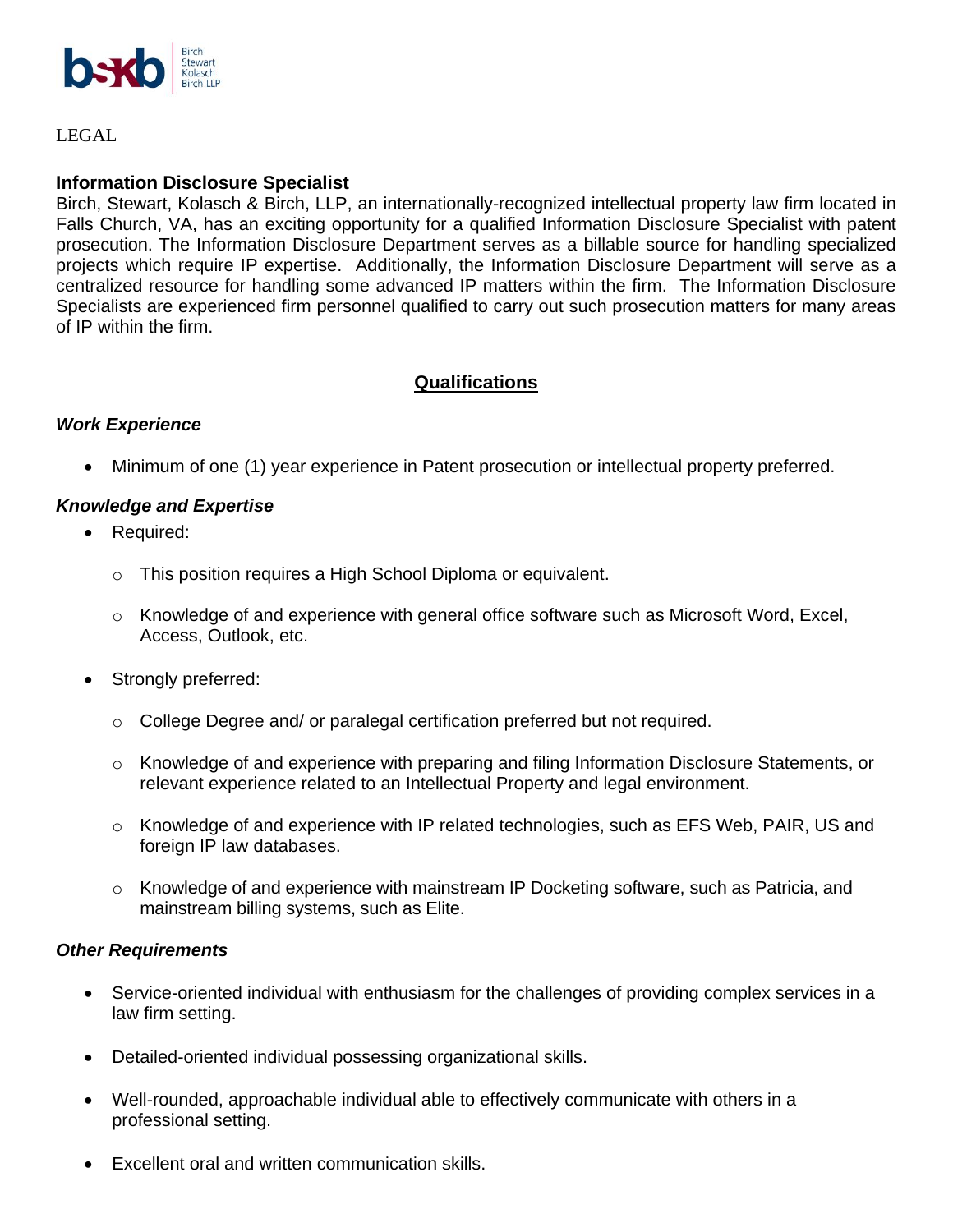

- Ability to engage in and provide creative problem solving.
- Ability to multi-task and work in a fast-paced environment.
- Ability to fully adhere to firm confidentiality standards.

# **Areas of Responsibility**

### *Projected Functions and Duties*

- Prepare and file all Information Disclosure Statements (IDS) post completion of the Application Filing and/or completion of Missing Parts/Requirements submissions for attorney review and undersign.
- Manage Prior Art Files for Duty of Disclosure matters in US Patent cases, including, but not limited to, retrieving prior art from multiple databases and entering of prior art data.
- Attend to Post Allowance Filings submissions to include, but not limited to: Responses to Notices of Non-Compliant Information Disclosure Statements.
- Fully adhere to firm confidentiality standards to include, but not limited to: attorney-client correspondence and communications.
- Carry out and/or assist in special tasks or duties as requested by the Information Disclosure Manager.
- Adhere to internal timetable for handling and clearing the department docket.
- Prepare, review and edit billing invoices.
- Copy, scan and save all communications in the appropriate document management system.

# *Customer Service and Communications*

- The Information Disclosure Specialist adheres to department policies and procedures regarding handling special projects and assigned duties.
- The Information Disclosure Specialist adheres to department guidelines regarding correspondence with clients and the PTO.

# *Orientation, Training and Documentation*

- Cross-trained by the Firm Wide IP Trainer and Information Disclosure Manager in all areas of department responsibility.
- Utilize and provide feedback for documented guidelines, processes and procedures.